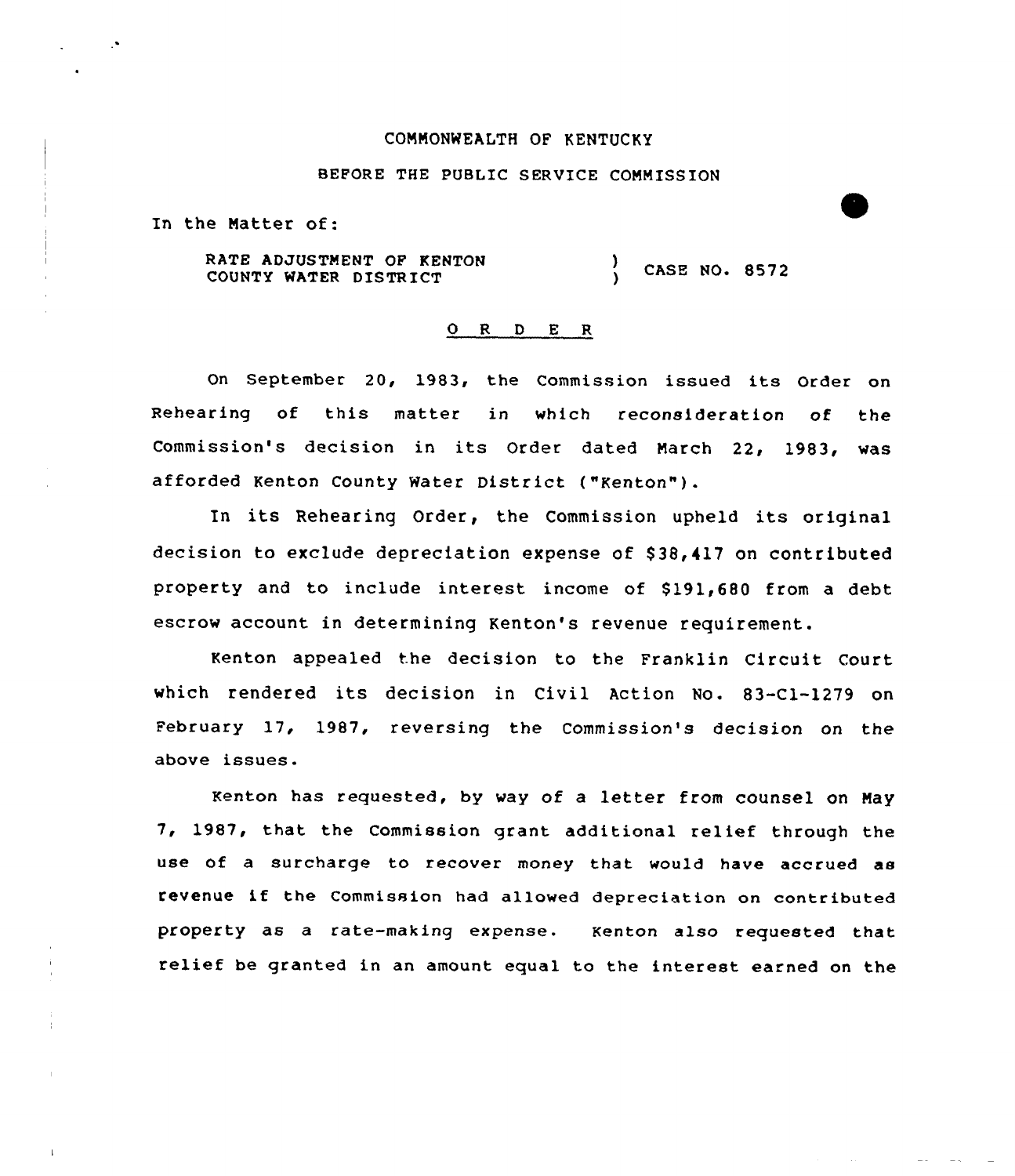defeasement bonds in an escrow account and treated as income to the utility by the Commission.

The Kentucky supreme court has recently ordered this Commission to allow the use of depreciation on contributed property as an expense for rate-making purposes. The Commission has been granting additional relief to account for depreciation on contributed property on an ongoing basis, as new rate orders are issued. Given that this commission has been ordered by the Franklin Circuit Court to provide additional relief related to depreciation on contributed property, it is the Commission's opinion that rates should be granted which will allow Kenton to recover this expense, such rates to be effective on and after February 17, 1987. The Commission is also of the opinion that rates should be granted to allow an additional recovery of \$ 191,680 annually for interest in the escrow account formerly treated as income to the utility, such rates also being effective for service rendered on or after February 17, 1987.

Kenton has also requested that the Commission provide additional income, by way of a surcharge, to recover approximately \$840,000. This represents the amount that would have been recovered through rates if the Commission had allowed depreciation on contributed property as an operating expense and had not included interest in the escrow account as operating income, from the date of the Commission's original Order of March 22, 1983.

That Order which granted a rate increase remained lawful until such time as it was overturned by the Franklin Circuit Court. Therefore, it is the opinion of this Commission that to

 $-2-$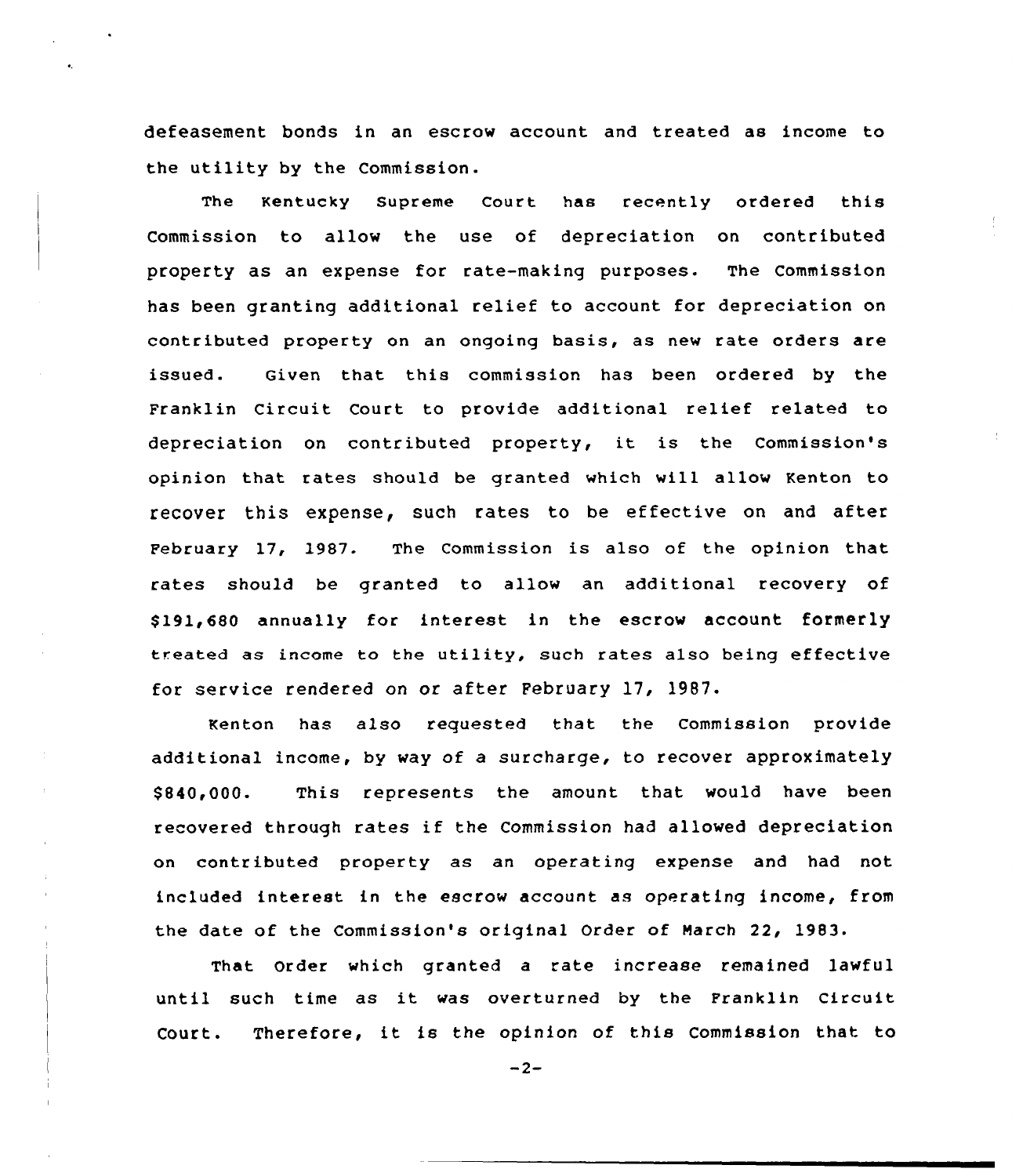grant a surcharge to recover those lost revenues would constitute improper retroactive rate-making.

The Commission recognizes that surcharges are not in and of themselves violative of legislative delegation. Indeed, a surcharge will be necessary in order to grant rate relief relating back to February 17, 1987, the date of the Circuit Court order. Sy granting relief, including <sup>a</sup> surcharge, to relate back to February 17, 1987, the Commission is of the opinion that it will be granting appropriate relief since revenue will equal the amount that. would have been recovered had this Order been issued insediately after the Circuit Court decision.

## PIHDINGS hND ORDERS

hfter reviewing the record in this proceeding, including the Franklin Circuit court order, and being advised, the Commission is of the opinion and finds that:

1. The Commission's Order of March 22, 1983, in this matter should be amended to increase the rates which Kenton may charge for water service rendered on and after June 30, 1987, by  $$230.097.<sup>1</sup>$ 

2- Kenton should be allowed a one time surcharge to collect \$86.286<sup>2</sup> in revenues that would have been earned from February 17, 1987, to June 30, 1987.

2  $$230,097 + 12$  months X 4.5 months = \$86,286.

 $\mathbf{1}$ \$38,417 depreciation on contributed property plus \$191,680<br>interest income = \$230,097.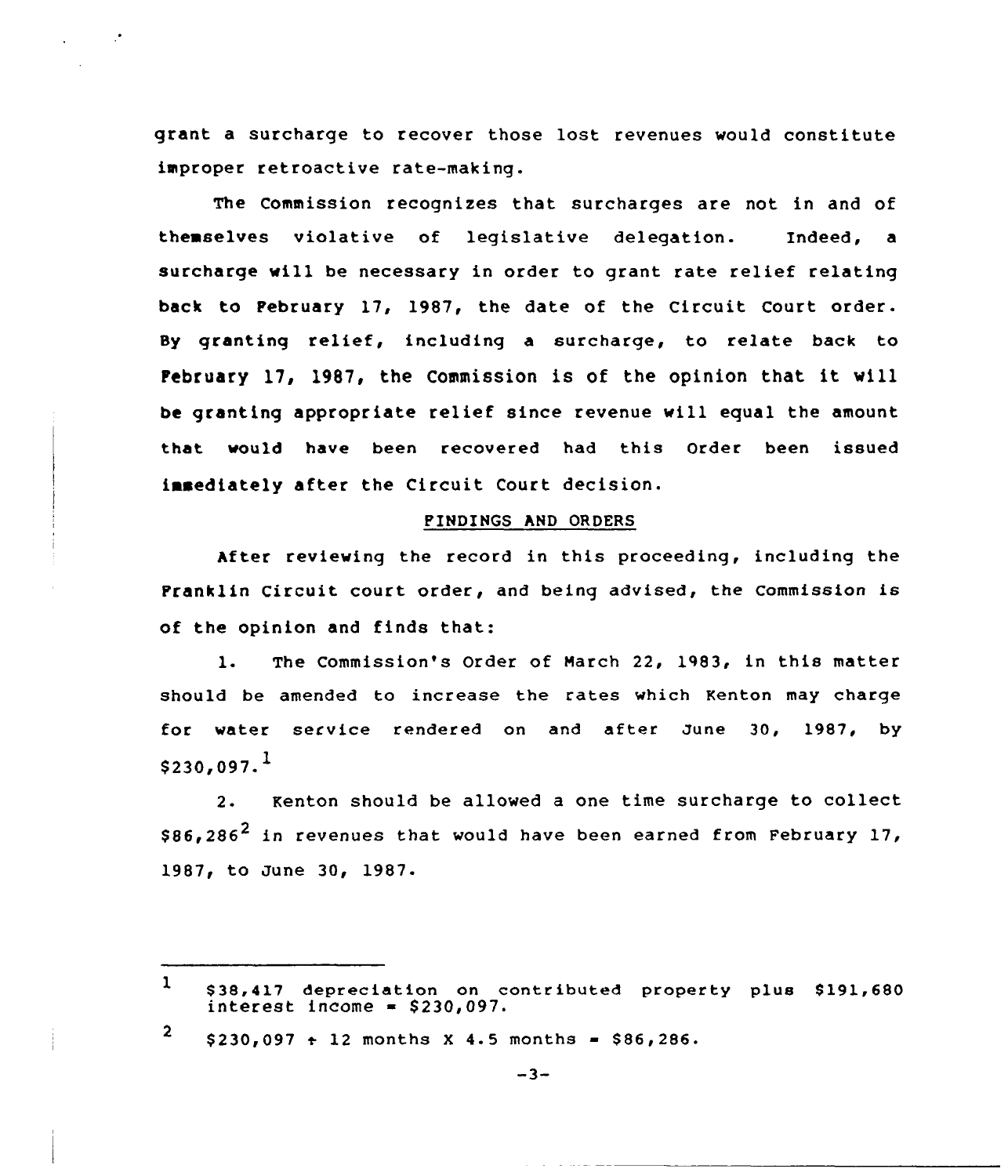IT IS THEREFORE ORDERED that:

1. The rates allowed in the Commission's Order of March 22, 1983, be amended as shown in Appendix <sup>A</sup> for service rendered on and after June 30, 19B7.

2. <sup>A</sup> one time surcharge as provided in Appendix <sup>B</sup> be levied with the initial billing for service rendered on and after June 30, 19S7.

3. All provisions of the Commission's Order of March 22, 1983, not specifically amended herein still stand in full force and effect.

4. Within 30 days of the date of this Order, Kenton shall file its revised tariff setting out the rates approved herein.

Done at Frankfort, Kentucky, this 29th day of June, 1987.

PUBLIC SERVICE COMMISSION

PUBLIC SERVICE C  $Chalr<sub>m</sub>$ 

Commissione

ATTEST

Executive Director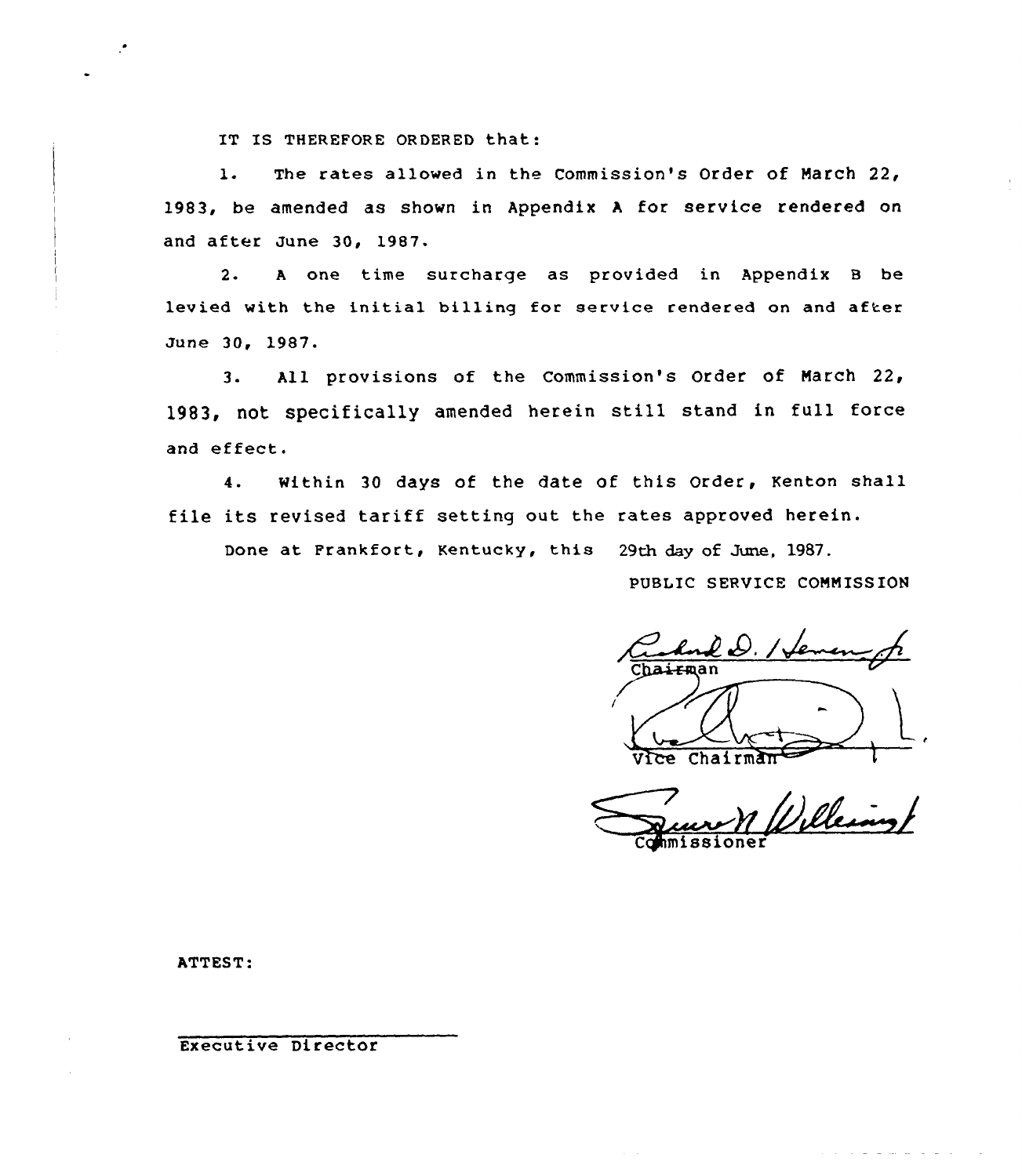### APPENDIX A

APPENDIX TO AN ORDER OF THE KENTUCKy PUBLIC SERVICE CONNISSION IN CASE NO. 8572 DATED JUNE 29, l987.

The following rates and charges are prescribed for the customers in the area served by Kenton County Water District. All other rates and charges not specifically mentioned herein shall remain the same as those in effect under authority of this Commission prior to the effective date of this Order.

RATES: Quarterly

 $\sim$   $\sim$ 

| First |                             | 600 Cubic Feet |  | \$6.00 Minimum Bill |  |                        |  |
|-------|-----------------------------|----------------|--|---------------------|--|------------------------|--|
| Next  | 4,400 Cubic Feet            |                |  |                     |  | .86 per 100 Cubic Feet |  |
|       | Next 495,000 Cubic Feet     |                |  |                     |  | .77 per 100 Cubic Feet |  |
|       | Next $1,500,000$ Cubic Feet |                |  |                     |  | .64 per 100 Cubic Feet |  |
|       | Over $2,000,000$ Cubic Feet |                |  |                     |  | .49 per 100 Cubic Feet |  |

### WHOLESALE RATES

Boone County Water District Bromley City of Campbell County Water District Cold Spring, City of Florence Water and Sever Independence, City of Ludlov, City of Taylor Mill Water Department Walton, City of Winston Park Water Department \$ 0.51 per 100 Cubic Feet .49 per 100 Cubic Feet <sup>~</sup> 49 per 100 Cubic Feet  $.51$  $.51$  $.51$ <sup>~</sup> 49 per 100 Cubic Feet .51 per 100 Cubic<br>.51 per 100 Cubic .49 per 100 Cubic Feetper 100 Cubic per 100 Cubic per 100 Cubic per 100 Cubic Feet Feet Feet Feet Feet